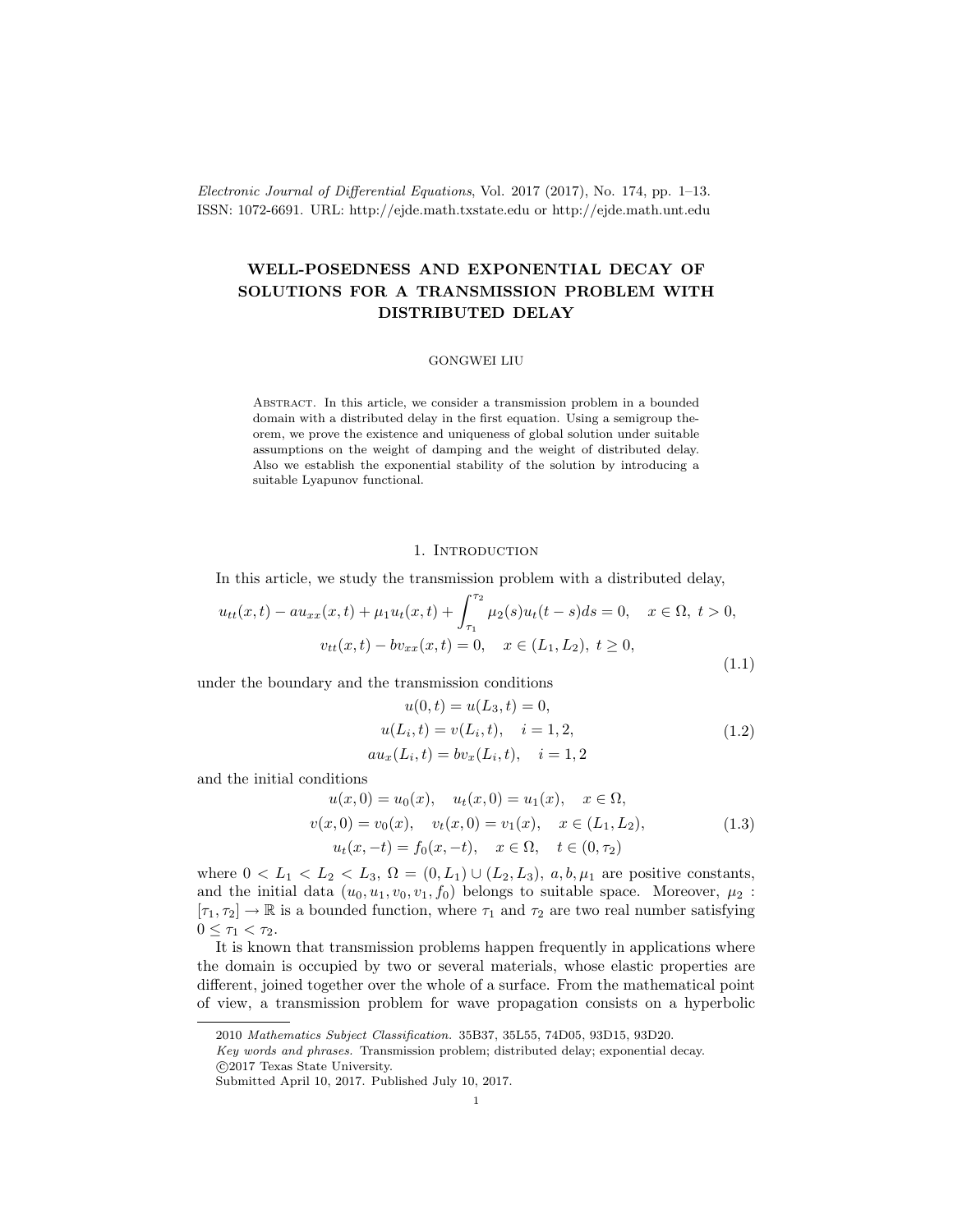equation for which the corresponding elliptic operator has discontinuous coefficients, see [\[2,](#page-11-0) [6\]](#page-11-1).

In absence of delay  $(\mu_2(s) = 0)$ , the system  $(1.1)-(1.3)$  $(1.1)-(1.3)$  $(1.1)-(1.3)$  has been investigated in [\[2\]](#page-11-0) by Bastaos and Raposo; for  $\Omega = [0, L_1]$ , they showed that the well-posedness and exponential stability of the total energy. Rivera and Oquendo [\[17\]](#page-12-0) studied the transmission problem of viscoelastic waves and established that the dissipation produced by the viscoelastic part is strong enough to produce the exponential stability, no matter small its size is. Interested readers are referred to [\[12,](#page-11-2) [13,](#page-11-3) [14,](#page-11-4) [16\]](#page-12-1), for more results concerning other types of transmission problems.

Introducing the delay term makes the problem different from those considered in the literatures. Delay effect arises in many applications depending not only on the present state but also on some past occurrences. It may turn a well-behaved system into a wild one. The presence of delay may be a source of instability. For example, it was shown in [\[5,](#page-11-5) [4,](#page-11-6) [8,](#page-11-7) [20,](#page-12-2) [21,](#page-12-3) [26\]](#page-12-4) that an arbitrarily small delay may destabilize a system that is uniformly asymptotically stable in the absence of delay unless additional control terms have been used. Here we mention the some interesting results on the relation between the delay term and source term [\[11,](#page-11-8) [10,](#page-11-9) [7,](#page-11-10) [23\]](#page-12-5).

Nicaise and Pignotti [\[21\]](#page-12-3) considered the wave equation with liner frictional damping and internal distributed delay

$$
u_{tt} - \Delta u + \mu_1 u_t + a(x) \int_{\tau_1}^{\tau_2} \mu_2(s) u_t(t - s) ds = 0
$$

in  $\Omega \times (0,\infty)$ , with initial and mixed Dirichlet-Neumann boundary conditions and a is a suitable function. They obtained exponential decay of the solution under the assumption that

$$
||a||_{\infty} \int_{\tau_1}^{\tau_2} \mu_2(s) ds < \mu_1.
$$

The authors also obtained the same result when the distributed delay acted on the part of the boundary. Mustafa and Kafini [\[19\]](#page-12-6) considered a thermoelastic system with internal distributed delay, they obtained exponential stability under suitable condition; for the boundary distributed delay, similar result was obtained by [\[18\]](#page-12-7). Here we also mention the work on Timoshenko system with second sound and internal distributed delay in [\[1\]](#page-11-11) by Apalara, and wave equation with strong distributed delay [\[15\]](#page-11-12) by Messsaoudi et al.

The effect of the delay term  $u_t(x, t - \tau)$  in the transmission system has been investigated by Benseghir [\[3\]](#page-11-13). Recently, the well-posedness and the decay of solution for a transmission problem in a bounded domain with a viscoelastic term and a delay term  $u_t(x, t - \tau)$  have been studied in [\[9,](#page-11-14) [25\]](#page-12-8).

In this work we consider the transmission system  $(1.1)-(1.3)$  $(1.1)-(1.3)$  $(1.1)-(1.3)$ , and prove the wellposedness and the exponential stability. Our work extends the stability results in [\[2,](#page-11-0) [3\]](#page-11-13) to the transmission system with distributed delay.

The plan of this paper is as follows. In section 2, we present some notations and assumptions needed for our work, and then establish the well-posedness of our problem by virtue of the semigroup methods. In section 3, we state and prove the stability result by introducing a suitable Lyapunov function.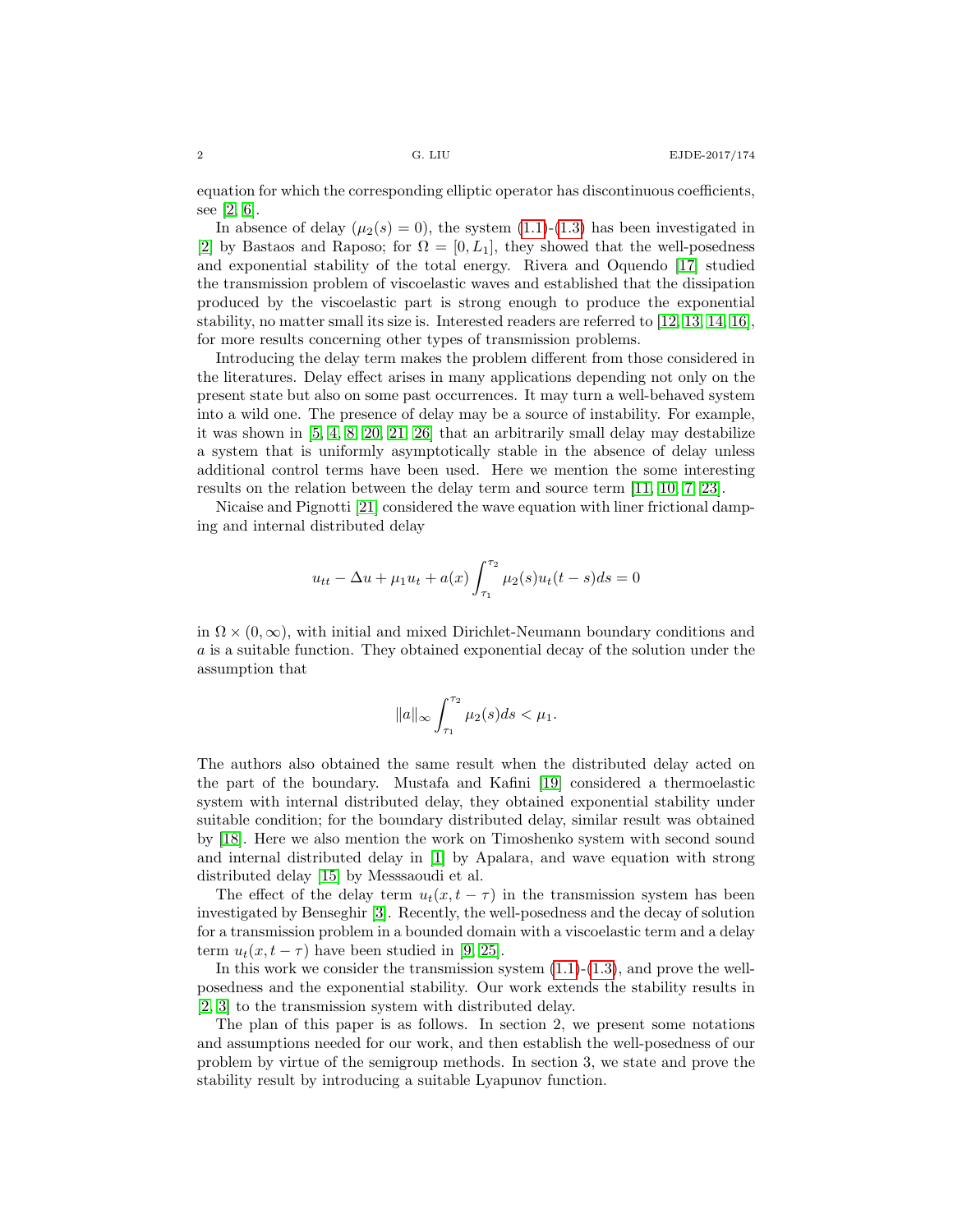## 2. Well-posedness of the problem

Throughout this paper,  $c$  and  $c_i$  are used to denote the generic positive constant. From now on, we shall omit  $x$  and  $t$  in all functions of  $x$  and  $t$  if there is no ambiguity.

As in [\[21\]](#page-12-3), we introduce the new variable

$$
z(x, \rho, t, s) = u_t(x, t - \rho s), \quad x \in \Omega, \ \rho \in (0, 1), \ t > 0, \ s \in (\tau_1, \tau_2).
$$

Then the above variable z satisfies

$$
sz_t(x, \rho, t, s) + z_\rho(x, \rho, t, s) = 0, \quad x \in \Omega, \ \rho \in (0, 1), \ t > 0, \ s \in (\tau_1, \tau_2). \tag{2.1}
$$

Consequently, system [\(1.1\)](#page-0-0) is equivalent to

<span id="page-2-0"></span>
$$
u_{tt}(x,t) - au_{xx}(x,t) + \mu_1 u_t(x,t) + \int_{\tau_1}^{\tau_2} \mu_2(s)z(x,1,t,s)ds = 0,
$$
  
\n
$$
x \in \Omega, t > 0,
$$
  
\n
$$
v_{tt}(x,t) - bv_{xx}(x,t) = 0, \quad x \in (L_1, L_2), t \ge 0,
$$
  
\n
$$
(x, t, t) + x(x, t, t) = 0, \quad x \in (0, 1), t > 0, t \le 0, t \le 0
$$

 $s z_t(x, \rho, t, s) + z_\rho(x, \rho, t, s) = 0, \quad x \in \Omega, \ \rho \in (0, 1), \ t > 0, \ s \in (\tau_1, \tau_2).$ 

Defining  $U = (u, v, \varphi, \psi, z)^T$ , we formally get that U satisfies

<span id="page-2-1"></span>
$$
U' = AU,
$$
  
 
$$
U(0) = U_0 = (u_0, v_0, u_1, v_1, f_0),
$$
 (2.3)

where the operator  ${\mathcal A}$  is defined as

$$
\mathcal{A}\begin{pmatrix} u \\ v \\ \varphi \\ \psi \\ z \end{pmatrix} = \begin{pmatrix} \varphi \\ \psi \\ au_{xx} - \mu_1 \varphi - \int_{\tau_1}^{\tau_2} \mu_2(s) z(x, 1, t, s) ds \\ bv_{xx} \\ -\frac{1}{s} z_{\rho}(x, \rho, t, s) \end{pmatrix}.
$$

Introducing the space

$$
X_* = \{(u, v) = H^1(\Omega) \cap H^1(L_1, L_2) : u(0, t) = u(L_3, t) = 0,
$$
  

$$
u(L_i, t) = v(L_i, t), au_x(L_i, t) = bv_x(L_i, t), i = 1, 2\},
$$

we define the energy space as

$$
\mathcal{H} = X_* \times L^2(\Omega) \times L^2(L_1, L_2) \times L^2(\Omega \times (0, 1) \times (\tau_1, \tau_2))
$$

equipped with the inner product

$$
\langle U, \tilde{U} \rangle_{\mathcal{H}} = \int_{\Omega} (\varphi \tilde{\varphi} + au_x \tilde{u}_x) dx + \int_{L_1}^{L_2} (\psi \tilde{\psi} + bv_x \tilde{v}_x) dx + \int_{\Omega} \int_0^1 \int_{\tau_1}^{\tau_2} s |\mu_2(s)| z(x, \rho, s) \tilde{z}(x, \rho, s) ds d\rho dx.
$$

The domain of  $A$  is

$$
D(\mathcal{A}) = \left\{ (u, v, \varphi, \psi, z)^T \in \mathcal{H} : (u, v) \in (H^2(\Omega) \times H^2(L_1, L_2)) \cap X_*,
$$
  

$$
\varphi \in H^1(\Omega), \ \psi \in H^1(L_1, L_2), z(x, 0, s) = \varphi,
$$
  

$$
z, z_\rho \in L^2(\Omega \times (0, 1) \times (\tau_1, \tau_2)) \right\}.
$$

Clearly,  $D(\mathcal{A})$  is dense in  $\mathcal{H}$ .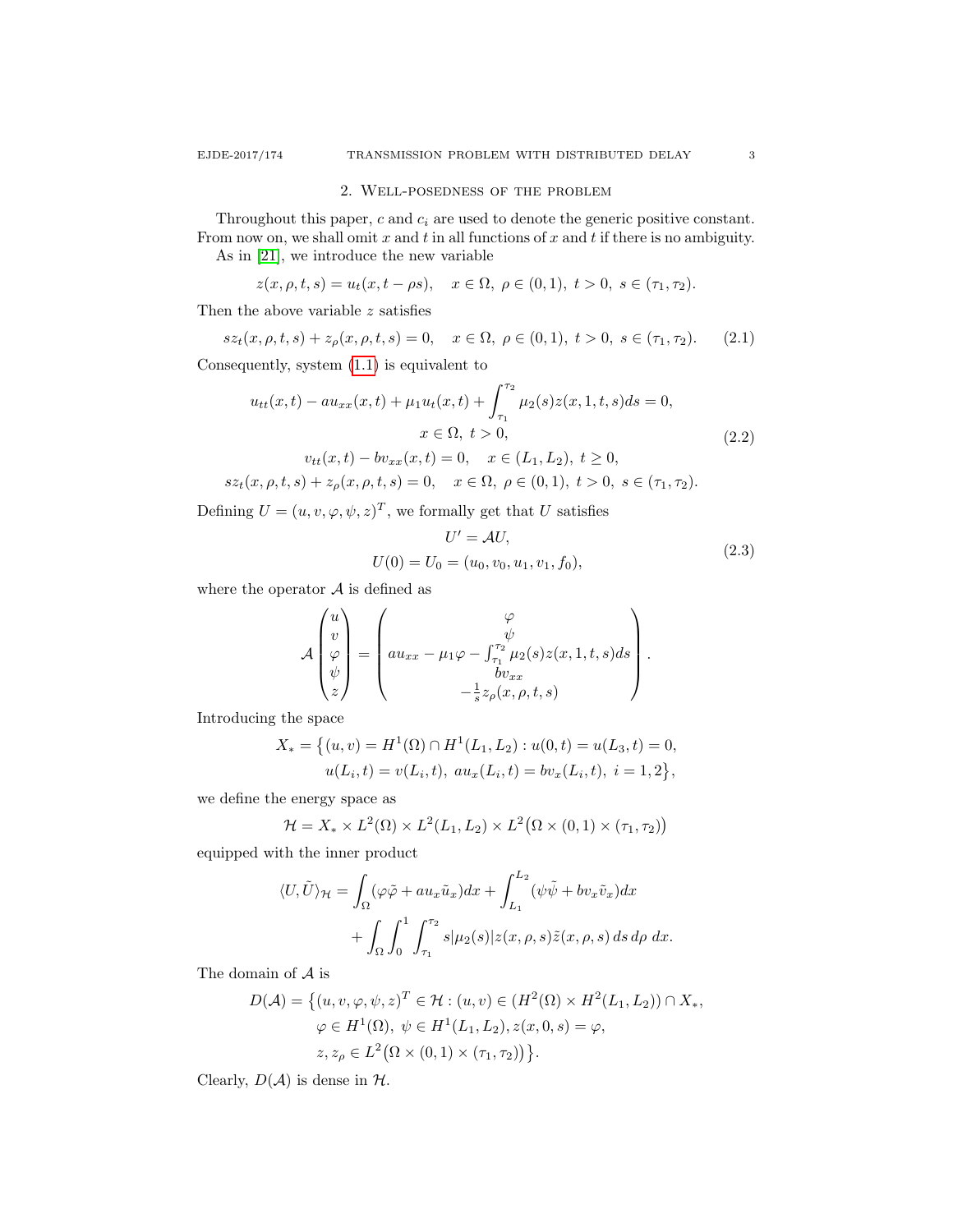Concerning the weight of the distributed delay, we assume that

<span id="page-3-0"></span>
$$
\int_{\tau_1}^{\tau_2} |\mu_2(s)| ds \le \mu_1. \tag{2.4}
$$

The well-posedness of the system  $(2.2)$ ,  $(1.2)$  and  $(1.3)$  is ensured by the following theorem.

**Theorem 2.1.** Under the assumption [\(2.4\)](#page-3-0), for any  $U_0 \in \mathcal{H}$ , there exists a unique weak solution  $U \in C(\mathbb{R}^+, \mathcal{H})$  of problem [\(2.3\)](#page-2-1). Moreover, if  $U_0 \in D(\mathcal{A})$ , then  $U \in C(\mathbb{R}^+, D(\mathcal{A})) \cap C(\mathbb{R}^+, \mathcal{H}).$ 

Proof. We use the semigroup approach and the Hille-Yosida theorem to prove the well-posedness of the problem. First, we prove that the operator  $A$  is dissipative. Indeed, for  $U = (u, v, \varphi, \psi, z) \in D(\mathcal{A})$ , where  $\varphi(L_i) = \psi(L_i), i = 1, 2$ , we have

<span id="page-3-1"></span>
$$
\langle AU, U \rangle_{\mathcal{H}}
$$
  
= 
$$
\int_{\Omega} (au_{xx} - \mu_1 \varphi - \int_{\tau_1}^{\tau_2} \mu_2(s) z(x, 1, t, s) ds) \varphi dx + a \int_{\Omega} u_x \varphi_x dx
$$
  
+ 
$$
\int_{L_1}^{L_2} bv_{xx} \psi dx + \int_{L_1}^{L_2} bv_x \psi_x dx + \int_{\Omega} \int_{\tau_1}^{\tau_2} \int_0^1 |\mu_2(s)| z z_{\rho} d\rho ds dx.
$$
 (2.5)

For the last term of the right hand side of [\(2.5\)](#page-3-1), we have

<span id="page-3-2"></span>
$$
\int_{\Omega} \int_{\tau_1}^{\tau_2} \int_0^1 |\mu_2(s)| z z_{\rho} d\rho \, ds \, dx
$$
\n
$$
= \frac{1}{2} \int_{\Omega} \int_{\tau_1}^{\tau_2} \int_0^1 |\mu_2(s)| \frac{d}{d\rho} |z(x, \rho, t, s)|^2 d\rho \, ds \, dx
$$
\n
$$
+ \frac{1}{2} \int_{\Omega} \int_{\tau_1}^{\tau_2} |\mu_2(s)| z^2(x, 1, s) ds x - \frac{1}{2} \int_{\tau_1}^{\tau_2} |\mu_2(s)| ds \int_{\Omega} z^2(x, 0, s) dx.
$$
\n(2.6)

Integrating by parts in [\(2.5\)](#page-3-1), and noticing the fact  $z(x, 0, t, s) = \varphi(x, t)$ , from [\(2.6\)](#page-3-2), we have

$$
\langle AU, U \rangle_{\mathcal{H}} = [au_x \varphi]_{\partial \Omega} + [bv_x \psi]_{L_1}^{L_2} - \left(\mu_1 - \frac{1}{2} \int_{\tau_1}^{\tau_2} |\mu_2(s)| ds\right) \int_{\Omega} \varphi^2 dx + \frac{1}{2} \int_{\Omega} \int_{\tau_1}^{\tau_2} |\mu_2(s)| z^2(x, 1, s) ds dx - \int_{\Omega} \int_{\tau_1}^{\tau_2} \mu_2(s) z(x, 1, s) \varphi ds dx.
$$

Using Young's inequality, and the equality  $\varphi(L_i) = \psi(L_i)$ ,  $i = 1, 2$ , from [\(1.2\)](#page-0-2) and  $(2.6)$  we have

$$
\langle AU, U \rangle_{\mathcal{H}} \le -(\mu_1 - \int_{\tau_1}^{\tau_2} |\mu_2(s)|) \int_{\Omega} \varphi^2 dx - \frac{1}{2} \int_{\Omega} \int_{\tau_1}^{\tau_2} |\mu_2(s)| z^2(x, 1, s) ds dx + \frac{1}{2} \int_{\Omega} \int_{\tau_1}^{\tau_2} |\mu_2(s)| z^2(x, 1, s) ds dx \le -(\mu_1 - \int_{\tau_1}^{\tau_2} |\mu_2(s)|) \int_{\Omega} \varphi^2 dx \le 0,
$$

by  $(2.4)$ . Hence, the operator  $\mathcal A$  is dissipative.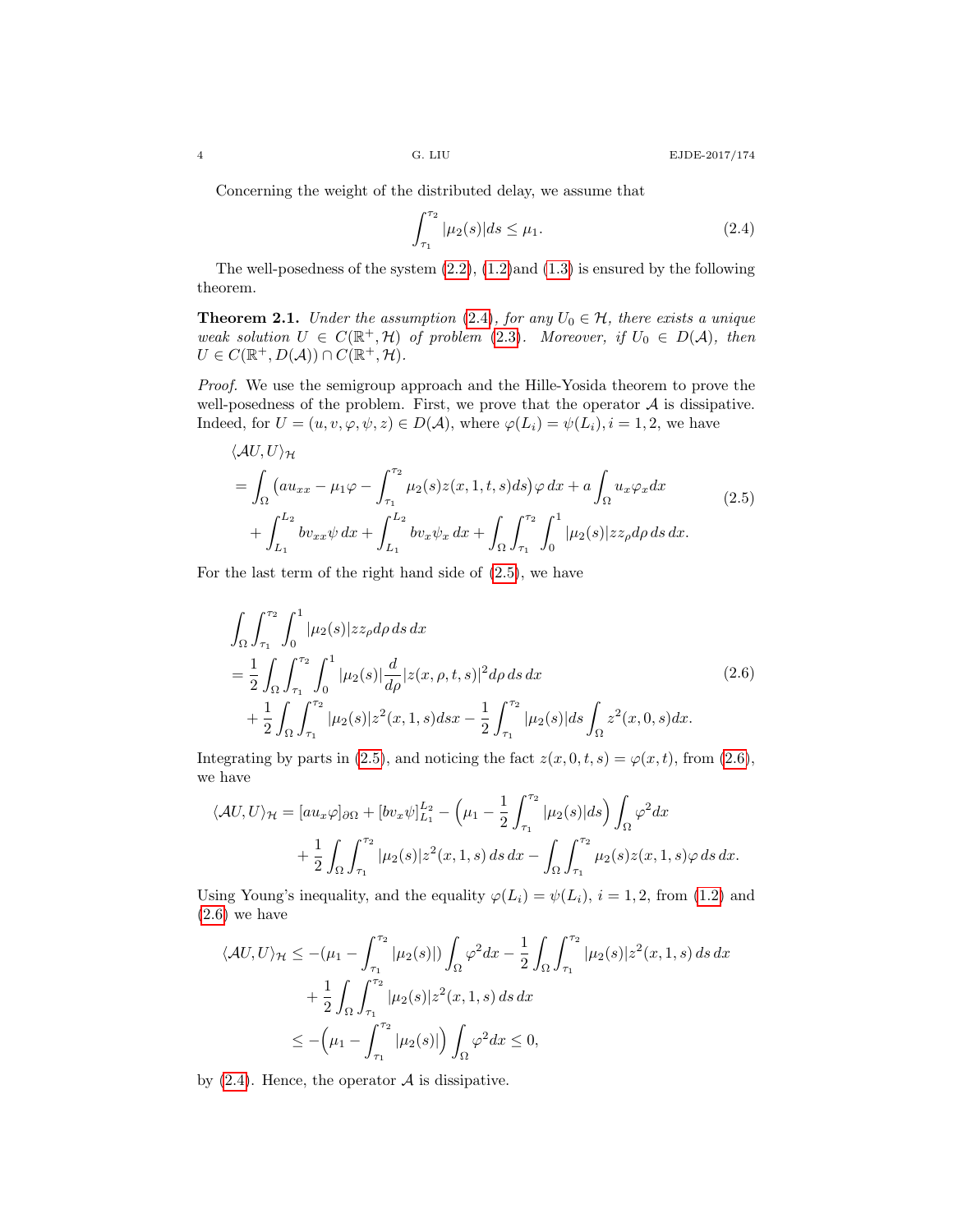Next, we prove the operator  $A$  is maximal. It is sufficient to show that the operator  $\lambda I-\mathcal{A}$  is surjective for a fixed  $\lambda > 0$ . Indeed, given  $\mathcal{F} = (f_1, f_2, f_3, f_4, f_5) \in$ 

<span id="page-4-4"></span>
$$
(\lambda I - \mathcal{A})U = \mathcal{F},\tag{2.7}
$$

that is

<span id="page-4-0"></span>
$$
\lambda u - \varphi = f_1,
$$
  
\n
$$
\lambda v - \psi = f_2,
$$
  
\n
$$
\lambda \varphi - au_{xx} + \mu_1 \varphi + \int_{\tau_1}^{\tau_2} |\mu_2(s)| z(x, 1, t, s) ds = f_3,
$$
  
\n
$$
\lambda \psi - bv_{xx} = f_4,
$$
  
\n
$$
\lambda sz + z_\rho = sf_5.
$$
\n(2.8)

Suppose we have obtained  $(u, v)$  with the suitable regularity, then

H, we prove that there exists  $U = (u, v, \varphi, \psi, z) \in D(\mathcal{A})$  satisfying

<span id="page-4-1"></span>
$$
\varphi = \lambda u - f_1, \n\psi = \lambda v - f_2,
$$
\n(2.9)

so we have  $\varphi \in H^1(\Omega)$  and  $\psi \in H^1(L_1, L_2)$ . Moreover, using the approach as in Nicaise and Pignotti [\[20\]](#page-12-2), we obtain that the last equation in [\(2.8\)](#page-4-0) with  $z(x, 0, s)$ has a unique solution

$$
z(x, \rho, s) = \varphi(x)e^{-\lambda \rho s} + se^{\lambda \rho s} \int_0^{\rho} e^{\lambda \sigma s} f_5(x, \sigma, s) d\sigma.
$$

It follows from [\(2.9\)](#page-4-1) that

$$
z(x,\rho,s) = \lambda u e^{-\lambda \rho s} - f_1 e^{-\lambda \rho s} + s e^{\lambda \rho s} \int_0^{\rho} e^{\lambda \sigma s} f_5(x,\sigma,s) d\sigma,
$$
 (2.10)

in particular,  $z(x,1,s) = \lambda u e^{-\lambda s} + z_0(x,s)$  with  $z_0 \in L^2(\Omega \times (\tau_1, \tau_2))$  defined by

$$
z_0(x,s) = -f_1 e^{-\lambda s} + s e^{\lambda s} \int_0^1 e^{\lambda \sigma s} f_5(x,\sigma,s) d\sigma.
$$

By  $(2.8)$  and  $(2.9)$ , the functions  $(u, v)$  satisfy the equations

<span id="page-4-3"></span>
$$
\tilde{k}u - au_{xx} = \tilde{f},
$$
\n
$$
\lambda^2 v - bv_{xx} = f_2 + \lambda f_4,
$$
\n(2.11)

where

$$
\tilde{k} = \lambda^2 + \lambda \mu_1 + \int_{\tau_1}^{\tau_2} \lambda |\mu_2(s)| e^{-\lambda s} ds > 0,
$$
  

$$
\tilde{f} = f_3 + (\lambda + \lambda \mu_1) f_1 - \int_{\tau_1}^{\tau_2} |\mu_2(s)| z_0(x, s) ds \in L^2(\Omega),
$$

which can be reformulated as

<span id="page-4-2"></span>
$$
\int_{\Omega} (\tilde{k}u - au_{xx})w_1 dx = \int_{\Omega} \tilde{f}w_1 dx,
$$
\n
$$
\int_{L_1}^{L_2} (\lambda^2 v - bv_{xx})w_2 dx = \int_{L_1}^{L_2} (f_2 + \lambda f_4)w_2 dx,
$$
\n(2.12)

for any  $(w_1, w_2) \in X_*$ .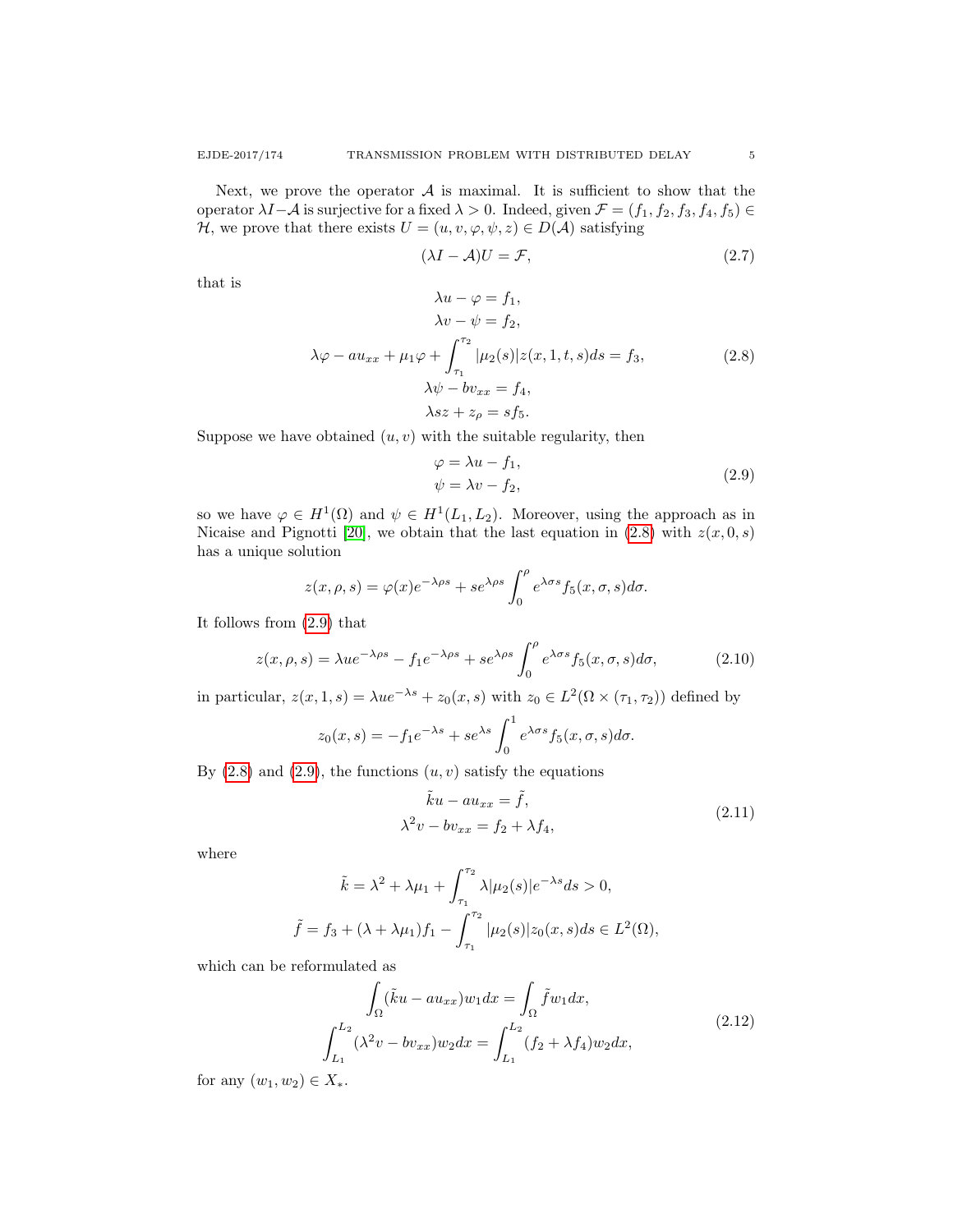Integrating by parts in [\(2.12\)](#page-4-2), we obtain that the variational formulation corresponding to [\(2.11\)](#page-4-3) takes the form

<span id="page-5-0"></span>
$$
\Phi((u, v), (w_1, w_2)) = l(w_1, w_2), \tag{2.13}
$$

where the bilinear form  $\Phi: (X_*, X_*) \to \mathbb{R}$  and the linear form  $l: X_* \to \mathbb{R}$  are defined by

$$
\Phi((u, v), (w_1, w_2)) = \int_{\Omega} \tilde{k}u w_1 dx + \int_{\Omega} a u_x w_{1x} - [a u_x w_1]_{\Omega} + \int_{L_1}^{L_2} \lambda^2 v w_2 dx + \int_{L_1}^{L_2} v_x w_{2x} dx - [b v_x w_2]_{L_1}^{L_2},
$$

and

$$
l(w_1, w_2) = \int_{\Omega} \tilde{f}w_1 dx + \int_{L_1}^{L_2} (f_2 + \lambda f_4) w_2 dx.
$$

By the properties of the space  $X_*$ , it is easy to see that  $\Phi$  is continuous and coercive, and  $l$  is continuous. Applying the Lax-Milgram theorem, we deduce that problem l [\(2.13\)](#page-5-0) admits a unique solution  $(u, v) \in X_*$  for all  $(w_1, w_2) \in X_*$ . It follows from  $(2.11)$  that  $(u, v) \in ((H^2(\Omega) \times H^2(L_1, L_2))) \cap X_*$ . Thus, the operator  $\lambda I - A$  is surjective for any  $\lambda > 0$ . Hence the Hille-Yosida theorem guarantees the existence of a unique solution to the problem  $(2.7)$ . This completes the proof.  $\Box$ 

## <span id="page-5-3"></span>3. Exponential stability

In this section, we state and prove the stability result for the energy of the system  $(1.1)-(1.3)$  $(1.1)-(1.3)$  $(1.1)-(1.3)$ . For the regular solution of the system  $(1.1)-(1.3)$ , we define the energy as (see [\[3\]](#page-11-13))

$$
E_1(t) = \frac{1}{2} \int_{\Omega} u_t^2(x, t) dx + \frac{a}{2} \int_{\Omega} u_x^2(x, t) dx,
$$
\n(3.1)

$$
E_2(t) = \frac{1}{2} \int_{L_1}^{L_2} v_t^2(x, t) dx + \frac{b}{2} \int_{L_1}^{L_2} v_x^2(x, t) dx.
$$
 (3.2)

And the total energy is defined as

<span id="page-5-2"></span>
$$
E(t) = E_1(t) + E_2(t) + \frac{1}{2} \int_{\Omega} \int_0^1 \int_{\tau_1}^{\tau_2} s |\mu_2(s)| z^2(x, \rho, t, s) ds d\rho dx.
$$
 (3.3)

For the energy decay result, we assume a restriction on the weight of the distribute delay and the damping as

<span id="page-5-1"></span>
$$
\int_{\tau_1}^{\tau_2} |\mu_2(s)| ds < \mu_1.
$$
 (3.4)

The stability result reads as follows.

<span id="page-5-4"></span>**Theorem 3.1.** Let  $(u, v, z)$  be the solution of the system  $(2.2)$ ,  $(1.2)$  and  $(1.3)$ . Assume [\(3.4\)](#page-5-1) and

<span id="page-5-5"></span>
$$
\frac{a}{b} < \frac{L_1 + L_3 - L_2}{2(L_2 - L_1)}, \quad L_3 > 3(L_2 - L_1). \tag{3.5}
$$

Then there exist two positive constants  $K$  and  $\kappa$ , such that

J

<span id="page-5-6"></span>
$$
E(t) \le Ke^{-\kappa t}, \quad \forall t \ge 0. \tag{3.6}
$$

The proof will be established through the following Lemmas.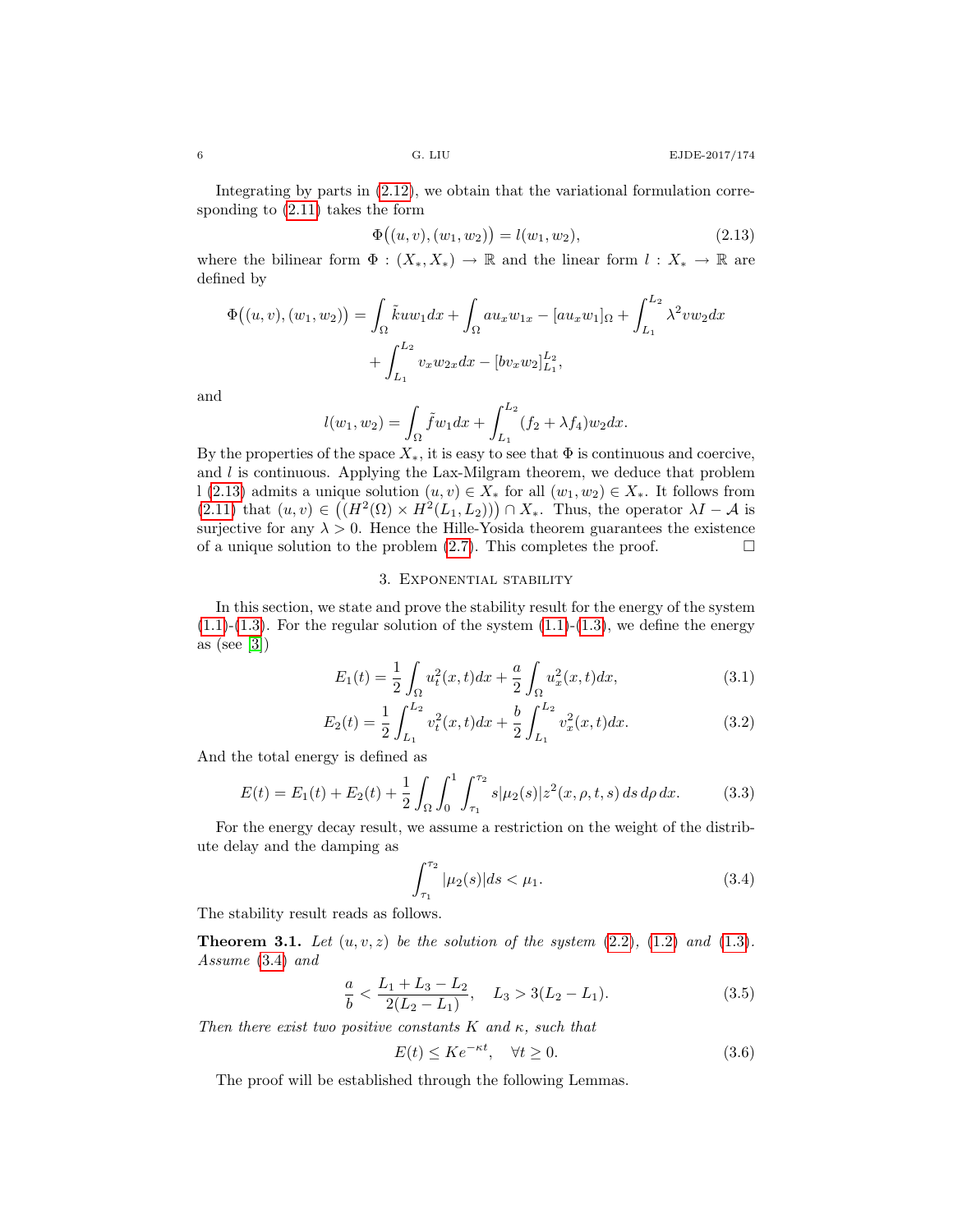Lemma 3.2. Let assumption [\(3.4\)](#page-5-1) holds. Then the energy functional defined by [\(3.3\)](#page-5-2), satisfies the estimate

<span id="page-6-0"></span>
$$
E'(t) \le -\left(\mu_1 - \int_{\tau_1}^{\tau_2} |\mu_2(s)| ds\right) \int_{\Omega} u_t^2(x, t) dx \le 0.
$$
 (3.7)

Proof. By differentiating  $(3.1)$ , using the first equation in  $(2.2)$ , and integrating by parts, we obtain

$$
E'_1(t) = [au_x u_t]_{\Omega} - \mu_1 \int_{\Omega} u_t^2(x, t) dx - \int_{\Omega} \int_{\tau_1}^{\tau_2} \mu_2(s) z(x, 1, t, s) u_t(x, t) ds dx.
$$

Similarly,

$$
E_2'(t) = [bv_x v_t]_{L_1}^{L_2}.
$$

Noticing that  $z(x, 0, t, s) = u_t(x, t)$ , from [\(2.2\)](#page-2-0), we obtain

$$
\frac{1}{2} \frac{d}{dt} \int_{\Omega} \int_{0}^{1} \int_{\tau_1}^{\tau_2} s |\mu_2(s)| z^2(x, \rho, t, s) ds d\rho dx \n= -\frac{1}{2} \int_{\Omega} \int_{\tau_1}^{\tau_2} |\mu_2(s)| z^2(x, 1, t, s) ds dx + \frac{1}{2} \int_{\Omega} \int_{\tau_1}^{\tau_2} |\mu_2(s)| u_t^2(x, t) ds dx.
$$

Meanwhile, using Young's inequality, we have

$$
- \int_{\Omega} \int_{\tau_1}^{\tau_2} \mu_2(s) z(x, 1, t, s) u_t(x, t) ds dx
$$
  
\n
$$
\leq \frac{1}{2} \int_{\tau_1}^{\tau_2} |\mu_2(s)| ds \int_{\Omega} u_t^2(x, t) dx + \frac{1}{2} \int_{\Omega} \int_{\tau_1}^{\tau_2} |\mu_2(s)| z^2(x, 1, t, s) ds dx.
$$

Combining the above equalities and using  $(3.4)$ , we show that  $(3.7)$  holds, where we also use the fact  $[au_xu_t]_{\partial\Omega} = [bv_xv_t]_{L_1}^{L_2}$  from [\(1.2\)](#page-0-2).

As in [\[15\]](#page-11-12), we define the functional

$$
I(t) = \int_{\Omega} \int_0^1 \int_{\tau_1}^{\tau_2} s e^{-\rho s} |\mu_2(s)| z^2(x, \rho, t, s) ds d\rho dx,
$$

then we have the following estimate.

<span id="page-6-1"></span>**Lemma 3.3.** The functional  $I(t)$  satisfies the estimate

$$
I'(t) \le -e^{-\tau_2} \int_{\Omega} \int_{\tau_1}^{\tau_2} |\mu_2(s)| z^2(x, 1, t, s) ds dx + \Big( \int_{\tau_1}^{\tau_2} |\mu_2(s)| ds \Big) \int_{\Omega} u_t^2(x, t) dx - e^{-\tau_2} \int_{\Omega} \int_0^1 \int_{\tau_1}^{\tau_2} s |\mu_2(s)| z^2(x, \rho, t, s) ds d\rho dx.
$$
 (3.8)

*Proof.* By differentiating  $I(t)$  and using the third equation in [\(2.2\)](#page-2-0), we obtain

$$
I'(t) = -\int_{\Omega} \int_{\tau_1}^{\tau_2} \int_0^1 e^{-\rho s} |\mu_2(s)| \frac{d}{d\rho} z^2(x, \rho, t, s) d\rho ds dx
$$
  
= 
$$
- \int_{\Omega} \int_{\tau_1}^{\tau_2} |\mu_2(s)| \int_0^1 \frac{d}{d\rho} (e^{-\rho s} z^2(x, \rho, t, s)) d\rho ds dx
$$
  

$$
- \int_{\Omega} \int_0^1 \int_{\tau_1}^{\tau_2} s |\mu_2(s)| e^{-\rho s} z^2(x, \rho, t, s) ds d\rho dx.
$$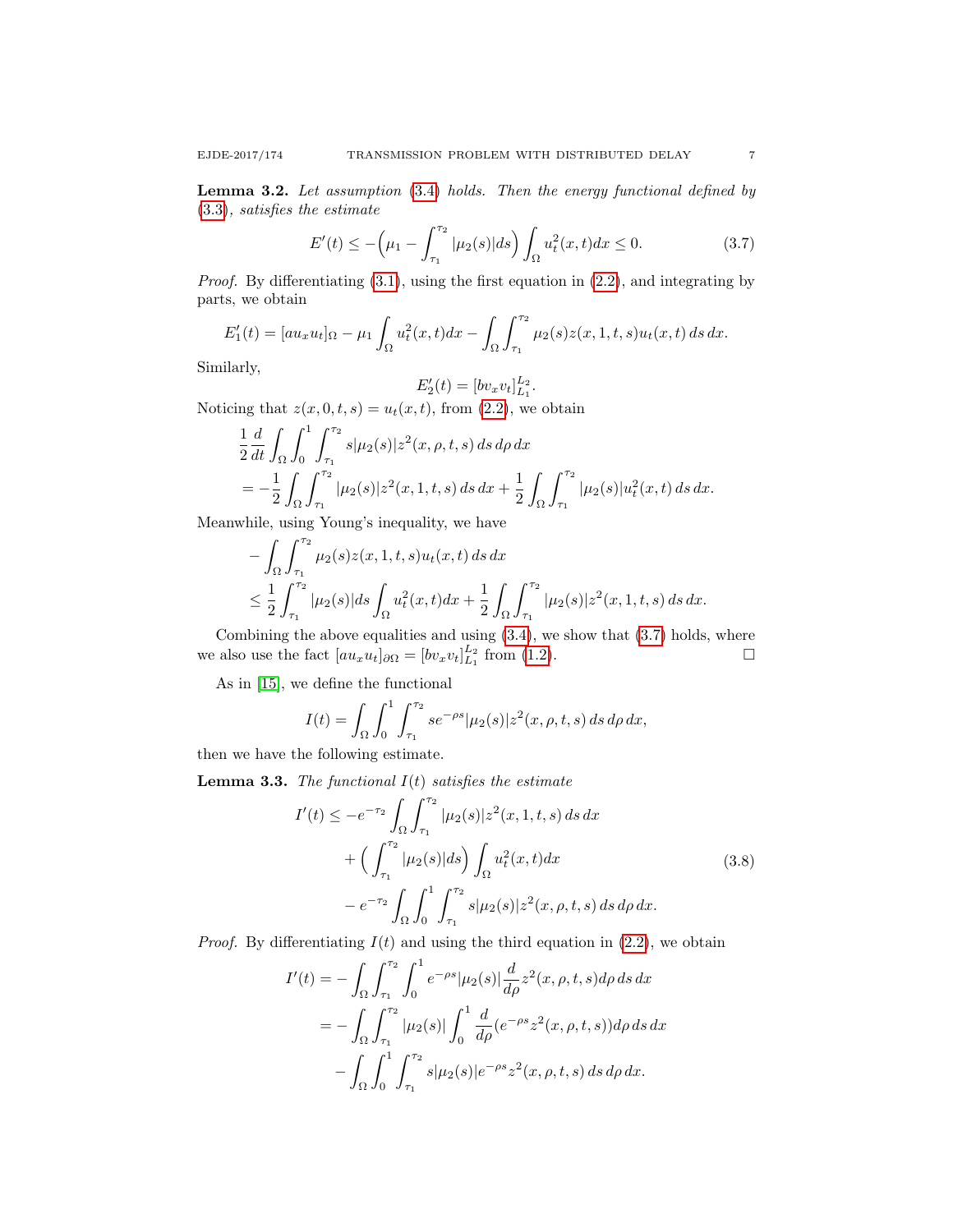Hence

$$
I'(t) = -\int_{\Omega} \int_{\tau_1}^{\tau_2} e^{-s} |\mu_2(s)| z^2(x, 1, t, s) ds dx + \left( \int_{\tau_1}^{\tau_2} |\mu_2(s)| ds \right) \int_{\Omega} u_t^2(x, t) dx
$$

$$
- \int_{\Omega} \int_{\tau_1}^{\tau_2} s |\mu_2(s)| \int_0^1 e^{-\rho s} z^2(x, rho, t, s) d\rho ds dx.
$$

Recalling  $e^{-s} \leq e^{-\rho s} \leq 1$ , for all  $\rho \in [0,1]$ , and  $-e^{-s} \leq -e^{-\tau_2}$ , for all  $s \in [\tau_1, \tau_2]$ , we obtain  $(3.8)$ .

Now we define the functional

$$
\mathcal{D}(t) = \int_{\Omega} u u_t dx + \frac{\mu_1}{2} \int_{\Omega} u^2 dx + \int_{L_1}^{L_2} v v_t dx.
$$

Then we have the following estimate.

**Lemma 3.4.** The functional  $\mathcal{D}(t)$  satisfies

<span id="page-7-2"></span>
$$
\mathcal{D}'(t) \leq -(a - \varepsilon_0 C_0^2) \int_{\Omega} u_x^2 dx - b \int_{L_1}^{L_2} v_x^2 dx + \int_{\Omega} u_t^2 dx + \int_{L_1}^{L_2} v_t^2 dx
$$
  
+ 
$$
\frac{1}{4\varepsilon_0} \int_{\tau_1}^{\tau_2} |\mu_2(s)| ds \int_{\Omega} \int_{\tau_1}^{\tau_2} |\mu_2(s)| z^2(x, 1, t, s) ds dx.
$$
 (3.9)

*Proof.* Taking the derivative of  $\mathcal{D}(t)$  with respect to t, using [\(2.2\)](#page-2-0), we obtain

<span id="page-7-1"></span>
$$
\mathcal{D}'(t) = \int_{\Omega} u_t^2 dx + \int_{L_1}^{L_2} v_t^2 dx - a \int_{\Omega} u_x^2 dx - \int_{L_1}^{L_2} v_x^2 dx
$$
  
 
$$
- \int_{\Omega} \int_{\tau_1}^{\tau_2} \mu_2(s) z(x, 1, t, s) u(x, t) ds dx + [au_x u]_{\partial \Omega} + [bv_x v]_{L_1}^{L_2}.
$$
 (3.10)

It follows from the boundary condition [\(1.2\)](#page-0-2) that

$$
[au_xu]_{\partial\Omega} + [bv_xv]_{L_1}^{L_2} = 0.
$$

Using the boundary condition [\(1.2\)](#page-0-2), we obtain

$$
u^{2}(x,t) = \left(\int_{0}^{x} u_{x}(x,t)dx\right)^{2} \le L_{1} \int_{0}^{L_{1}} u_{x}^{2}(x,t)dx, \quad x \in [0, L_{1}],
$$
  

$$
u^{2}(x,t) \le (L_{3} - L_{2}) \int_{L_{2}}^{L_{3}} u_{x}^{2}(x,t)dx, \quad x \in [L_{2}, L_{3}],
$$

which imply the following Poincaré's inequality

<span id="page-7-0"></span>
$$
\int_{\Omega} u^2(x,t)dx \le C_0^2 \int_{\Omega} u_x^2(x,t)dx, \quad x \in \Omega,
$$
\n(3.11)

where  $C_0 = \max\{L_1, L_3 - L_2\}$  is the Poincaré's constant. Using Young's inequality and  $(3.11)$ , we have

$$
- \int_{\Omega} \int_{\tau_1}^{\tau_2} \mu_2(s) z(x, 1, t, s) u(x, t) ds dx
$$
  
\n
$$
\leq \varepsilon_0 C_0^2 \int_{\Omega} u_x^2(x, t) dx + \frac{1}{4\varepsilon_0} \int_{\tau_1}^{\tau_2} |\mu_2(s)| ds \int_{\Omega} \int_{\tau_1}^{\tau_2} |\mu_2(s)| z^2(x, 1, t, s) ds dx,
$$

for any  $\varepsilon_0 > 0$ . Inserting the above estimates in [\(3.10\)](#page-7-1), then [\(3.9\)](#page-7-2) is fulfilled.  $\square$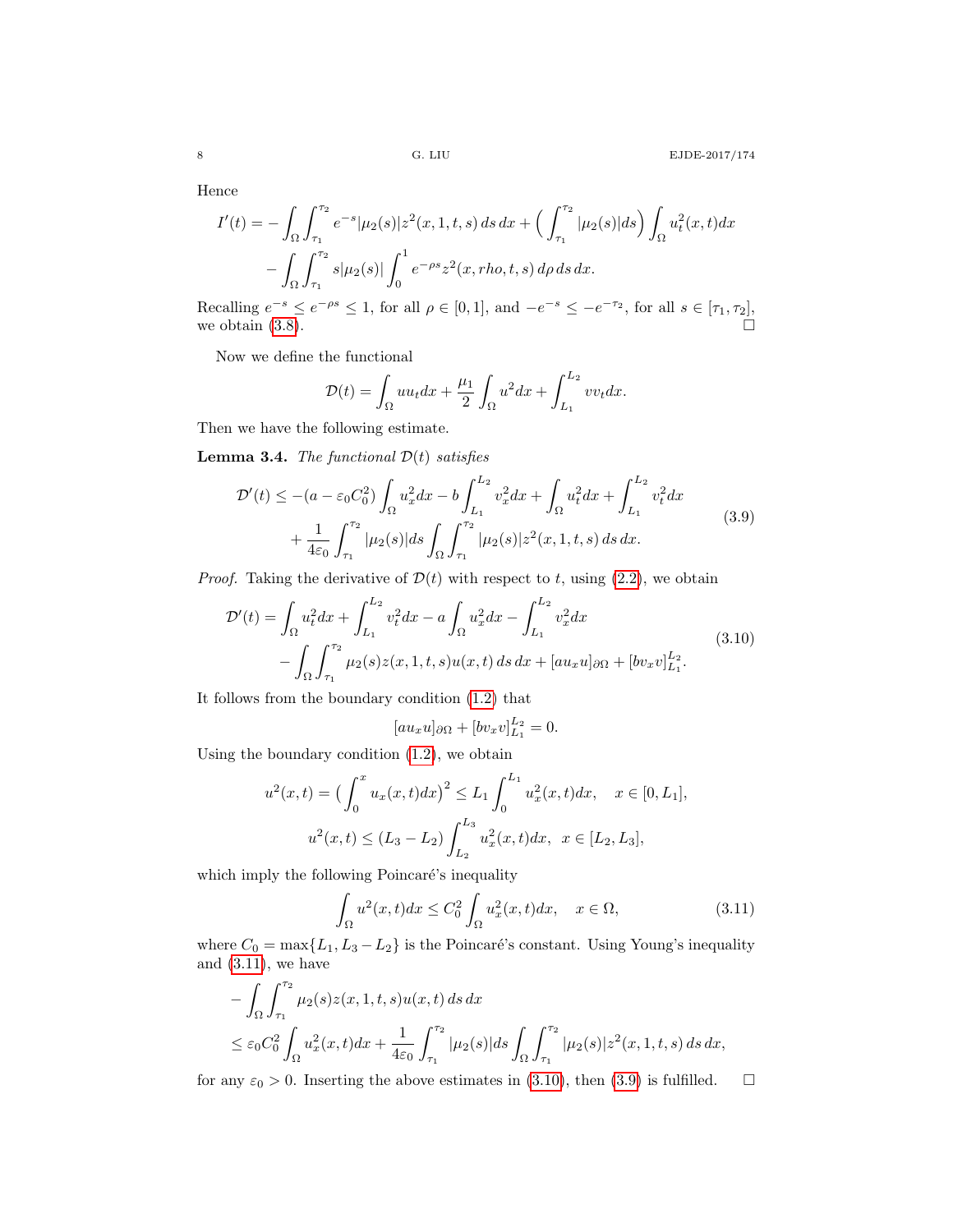Inspired by [\[13\]](#page-11-3), we introduce the functional

<span id="page-8-1"></span>
$$
q(x) = \begin{cases} x - \frac{L_1}{2}, & x \in [0, L_1], \\ x - \frac{L_2 + L_3}{2}, & x \in [L_2, L_3], \\ \frac{L_1}{2} + \frac{L_2 - L_3 - L_1}{2(L_2 - L_1)} (x - L_1), & x \in [L_1, L_2]. \end{cases}
$$
(3.12)

We define the two functionals

$$
\mathcal{F}_1(t) = -\int_{\Omega} q(x)u_x u_t dx, \quad \mathcal{F}_2(t) = -\int_{L_1}^{L_2} q(x)v_x v_t dx.
$$

Then, we have the following estimates.

**Lemma 3.5.** For any  $\varepsilon_1 > 0$ , the functionals  $\mathcal{F}(t)$  and  $\mathcal{F}_2(t)$  satisfy

<span id="page-8-2"></span>
$$
\mathcal{F}'_1(t) \le C(\varepsilon_1) \int_{\Omega} u_t^2 dx + (\frac{a}{2} + \varepsilon_1) \int_{\Omega} u_x^2 dx \n+ C(\varepsilon_1) \int_{\tau_1}^{\tau_2} |\mu_2(s)| ds \int_{\Omega} \int_{\tau_1}^{\tau_2} |\mu_2(s)| z^2(x, 1, t, s) ds dx \n- \frac{a}{4} [(L_3 - L_2) u_x^2(L_2, t) + L_1 u_x^2(L_1, t)] - \frac{1}{4} [L_1 u_t^2(L_1, t) + (L_3 - L_2) u_t^2(L_2, t)],
$$
\n(3.13)

and

$$
\mathcal{F}'_2(t) = -\frac{L_1 + L_3 - L_2}{4(L_2 - L_1)} \left( \int_{L_1}^{L_2} v_t^2 dx + \int_{L_1}^{L_2} bv_x^2 dx \right) + \frac{L_1}{4} v_t^2(L_1, t) + \frac{L_3 - L_2}{4} v_t^2(L_2, t) + \frac{b}{4} [(L_3 - L_2) v_x^2(L_2, t) + L_1 v_x^2(L_1, t)].
$$
\n(3.14)

*Proof.* Taking the derivative of  $\mathcal{F}_1(t)$  with respect to t and using [\(2.2\)](#page-2-0), we have

<span id="page-8-0"></span>
$$
\mathcal{F}'_1(t) = -\int_{\Omega} q(x)u_x u_{tt} - \int_{\Omega} q(x)u_{xt} u_t dx
$$
  
= 
$$
-\int_{\Omega} q(x)u_x (au_{xx} - \mu_1 u_t - \int_{\tau_1}^{\tau_2} \mu_2(s)z(x, 1, t, s) ds) dx
$$
 (3.15)  

$$
-\int_{\Omega} q(x)u_{xt} u_t dx.
$$

Integrating by parts, we have

$$
\int_{\Omega} q(x)u_{xt}u_t dx = -\frac{1}{2} \int_{\Omega} q'(x)u_t^2 dx + \frac{1}{2} [q(x)u_t^2]_{\partial\Omega},
$$
  

$$
\int_{\Omega} q(x)au_xu_{xx}dx = -\frac{1}{2} \int_{\Omega} aq'(x)u_x^2 dx + \frac{1}{2} [aq(x)u_x^2]_{\partial\Omega}.
$$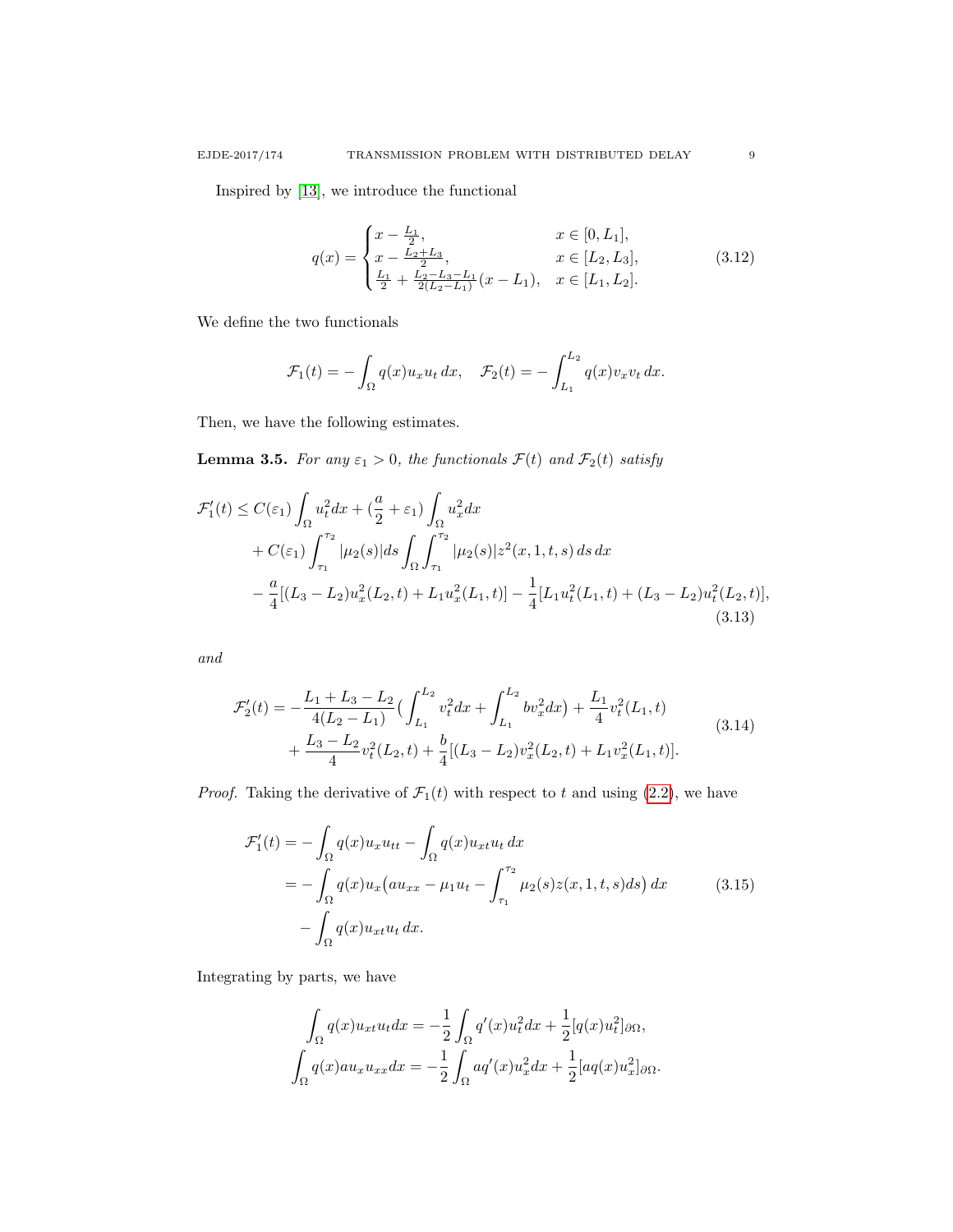Inserting the above two equalities into  $(3.15)$ , and noticing  $(3.12)$  and Young's inequality, we obtain

<span id="page-9-0"></span>
$$
\mathcal{F}'_1(t) = \frac{1}{2} \int_{\Omega} u_t^2 dx + \frac{1}{2} \int_{\Omega} u_x^2 dx - \frac{1}{2} [aq(x)u_x^2]_{\partial\Omega} \n- \frac{1}{2} [q(x)u_t^2]_{\partial\Omega} + \int_{\Omega} q(x)u_x (\mu_1 u_t + \int_{\tau_1}^{\tau_2} \mu_2(s)z(x, 1, t, s) ds) dx \n\leq C(\varepsilon_1) \int_{\Omega} u_t^2 dx + (\frac{a}{2} + \varepsilon_1) \int_{\Omega} u_x^2 dx - \frac{1}{2} [aq(x)u_x^2]_{\partial\Omega} - \frac{1}{2} [q(x)u_t^2]_{\partial\Omega} \n+ C(\varepsilon_1) \int_{\tau_1}^{\tau_2} |\mu_2(s)| ds \int_{\Omega} \int_{\tau_1}^{\tau_2} |\mu_2(s)| z^2(x, 1, t, s) ds dx,
$$
\n(3.16)

for any  $\varepsilon_1 > 0$ . On the other hand, by the boundary conditions [\(1.2\)](#page-0-2), we have

$$
\frac{1}{2}[q(x)u_t^2]_{\partial\Omega} = \frac{1}{4}[L_1u_t^2(L_1,t) + (L_3 - L_2)u_t^2(L_2,t)] \ge 0,
$$
  

$$
\frac{1}{2}[aq(x)u_x^2]_{\partial\Omega} = \frac{a}{4}[(L_3 - L_2)u_x^2(L_2,t) + L_1u_x^2(L_1,t)].
$$

Inserting the above two equalities into  $(3.16)$ , then  $(3.16)$  gives  $(3.13)$ .

By the same method, taking the derivative of  $\mathcal{F}_2(t)$  with respect to t, we have

$$
\mathcal{F}'_2(t) = -\int_{L_1}^{L_2} q(x)v_{xt}v_t dx - \int_{L_1}^{L_2} q(x)v_xv_{tt} dx
$$
  
\n
$$
= \frac{1}{2} \int_{L_1}^{L_2} q'(x)v_t^2 dx - \frac{1}{2} [q(x)v_t^2]_{L_1}^{L_2} + \frac{1}{2} \int_{L_1}^{L_2} bq'(x)v_x^2 dx - \frac{1}{2} [bq(x)v_x^2]_{L_1}^{L_2}
$$
  
\n
$$
= -\frac{L_1 + L_3 - L_2}{4(L_2 - L_1)} \Big( \int_{L_1}^{L_2} v_t^2 dx + \int_{L_1}^{L_2} bv_x^2 dx \Big) + \frac{L_1}{4} v_t^2(L_1, t)
$$
  
\n
$$
+ \frac{L_3 - L_2}{4} v_t^2(L_2, t) + \frac{b}{4} [(L_3 - L_2)v_x^2(L_2, t) + L_1 v_x^2(L_1, t)].
$$

Hence, the proof is complete.  $\hfill \square$ 

Proof of Theorem [3.1.](#page-5-4) We define the Lyapunov functional

<span id="page-9-1"></span>
$$
L(t) = N_1 E(t) + N_2 I(t) + \gamma_1 \mathcal{F}_1(t) + \gamma_2 \mathcal{F}_2(t) + \gamma_3 \mathcal{D}(t),
$$
\n(3.17)

where  $N_1, N_2, \gamma_1, \gamma_2, \gamma_3$  are positive constants that will be chosen later.

It follows from the boundary conditions [\(1.2\)](#page-0-2) that

<span id="page-9-2"></span>
$$
a^2 u_x^2(L_i, t) = b v_x^2(L_i, t), \quad i = 1, 2.
$$
\n(3.18)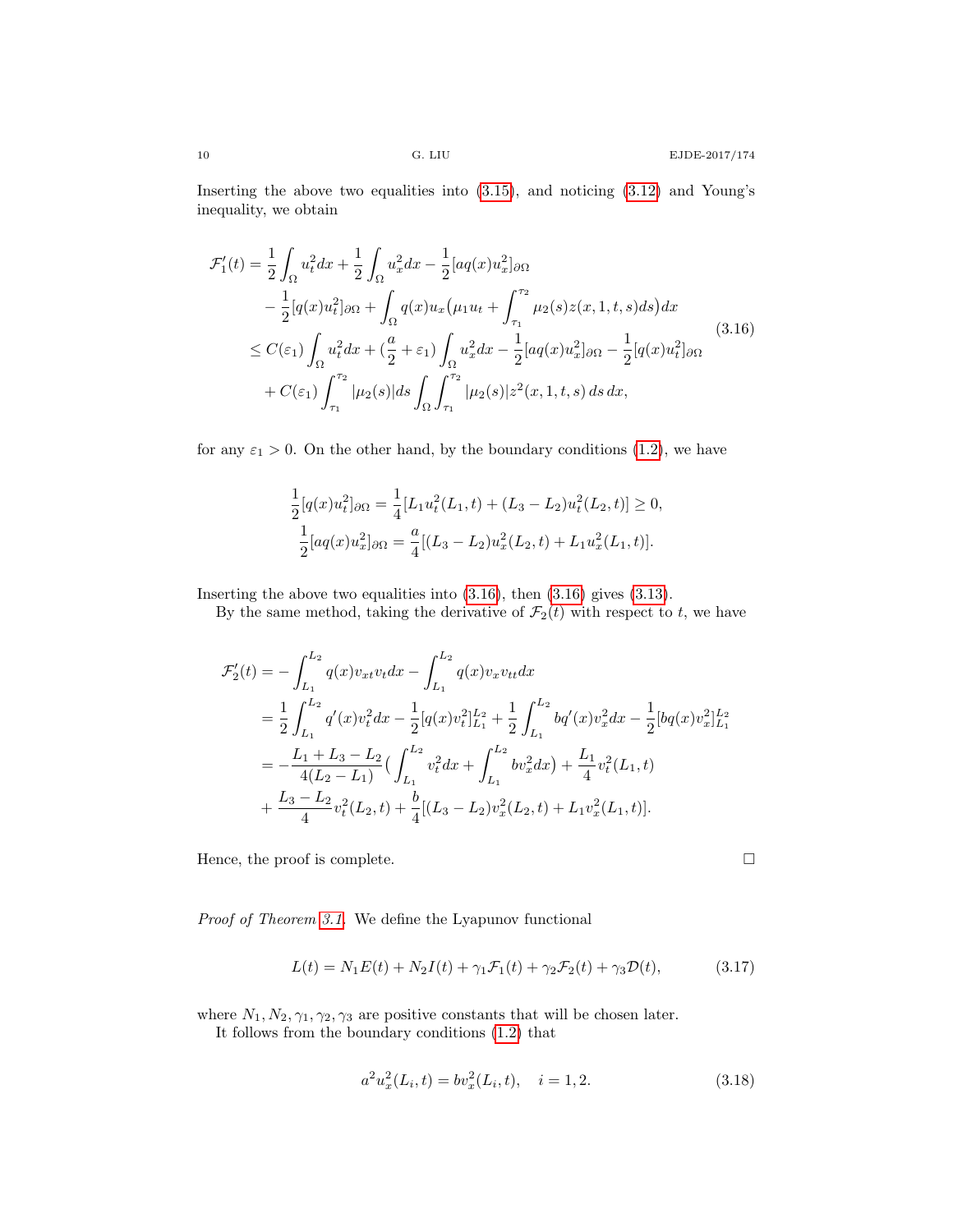Taking the derivative of  $(3.17)$  with respective to t, using the above lemmas and [\(3.18\)](#page-9-2), we have

<span id="page-10-0"></span>
$$
L'(t)
$$
  
\n
$$
\leq -\left\{ N_1(\mu_1 - \int_{\tau_1}^{\tau_2} |\mu_2(s)|ds) - N_2 \int_{\tau_1}^{\tau_2} |\mu_2(s)|ds - \gamma_1 C(\varepsilon_1) - \gamma_3 \right\} \int_{\Omega} u_t^2 dx
$$
  
\n
$$
- \left\{ N_2 e^{-\tau_2} - \gamma_1 C(\varepsilon_1) \int_{\tau_1}^{\tau_2} |\mu_2(s)|ds - \gamma_3 \frac{\int_{\tau_1}^{\tau_2} |\mu_2(s)|ds}{4\varepsilon} \right\}
$$
  
\n
$$
\times \int_{\Omega} \int_{\tau_1}^{\tau_2} |\mu_2(s)|z^2(x, 1, t, s) ds dx
$$
  
\n
$$
- \left\{ (a - \varepsilon_0 C_0^2) \gamma_3 - (\frac{a}{2} + \varepsilon_1) \gamma_1 \right\} \int_{\Omega} u_x^2 dx
$$
  
\n
$$
- \left\{ \frac{L_1 + L_3 - L_2}{4(L_2 - L_1)} \gamma_2 + \gamma_3 \right\} \int_{L_1}^{L_2} bv_x^2 dx
$$
  
\n
$$
- \left\{ \frac{L_1 + L_3 - L_2}{4(L_2 - L_1)} \gamma_2 - \gamma_3 \right\} \int_{L_1}^{L_2} v_t^2 dx
$$
  
\n
$$
- N_2 e^{-\tau_2} \int_{\Omega} \int_0^1 \int_{\tau_1}^{\tau_2} s |\mu_2(s)| z^2(x, \rho, t, s) ds d\rho dx
$$
  
\n
$$
- \left\{ \gamma_1 - \gamma_2 \right\} \left( \frac{L_1}{4} u_t^2(L_1, t) + \frac{L_3 - L_2}{4} u_t^2(L_2, t) \right)
$$
  
\n
$$
- \left\{ \gamma_1 - \frac{a}{b} \gamma_2 \right\} \left( \frac{a}{4} [L_1 u_x^2(L_1, t) + (L_3 - L_2) u_x^2(L_2, t) ] \right).
$$
  
\n(3.19)

At this point we will choose all the constants, carefully, such that all the coefficients in [\(3.19\)](#page-10-0) will be negative. In fact, it follows from the assumption [\(3.5\)](#page-5-5) that we can always choose  $\gamma_1, \gamma_2$  and  $\gamma_3$  such that

$$
\frac{L_1 + L_3 - L_2}{4(L_2 - L_1)} \gamma_2 - \gamma_3 > 0, \quad \gamma_1 > \frac{a}{b} \gamma_2, \quad \gamma_1 > \gamma_2, \quad \gamma_3 > \frac{\gamma_1}{2}.
$$

Once the above constants  $\gamma_1, \gamma_2, \gamma_3$  are fixed, we may choose  $\varepsilon_0$  and  $\varepsilon_1$  sufficiently small such that

$$
\gamma_3 \varepsilon_0 C_0^2 + \gamma_1 \varepsilon_1 < a(\gamma_3 - \frac{\gamma_1}{2}).
$$

Then we can take  $N_2$  sufficiently large such that

$$
N_2e^{-\tau_2} - \gamma_1 C(\varepsilon_1) \int_{\tau_1}^{\tau_2} |\mu_2(s)| ds - \gamma_3 \frac{\int_{\tau_1}^{\tau_2} |\mu_2(s)| ds}{4\varepsilon_0} > 0.
$$

Finally, noticing the assumption  $(3.4)$ , we can always choose  $N_1$  sufficiently large such that the first coefficient in [\(3.19\)](#page-10-0) is negative.

Thus, we obtain that there exists a positive constant  $\alpha$  such that [\(3.19\)](#page-10-0) yields

$$
L'(t) \le -\alpha \Big( \int_{\Omega} u_t^2 dx + \int_{\Omega} a u_{xx}^2 dx + \int_{L_1}^{L_2} v_t^2 dx + \int_{L_1}^{L_2} b v_{xx}^2 dx + \int_{\Omega} \int_0^1 \int_{\tau_1}^{\tau_2} s |\mu_2(s)| z^2(x, \rho, t, s) ds d\rho dx \Big),
$$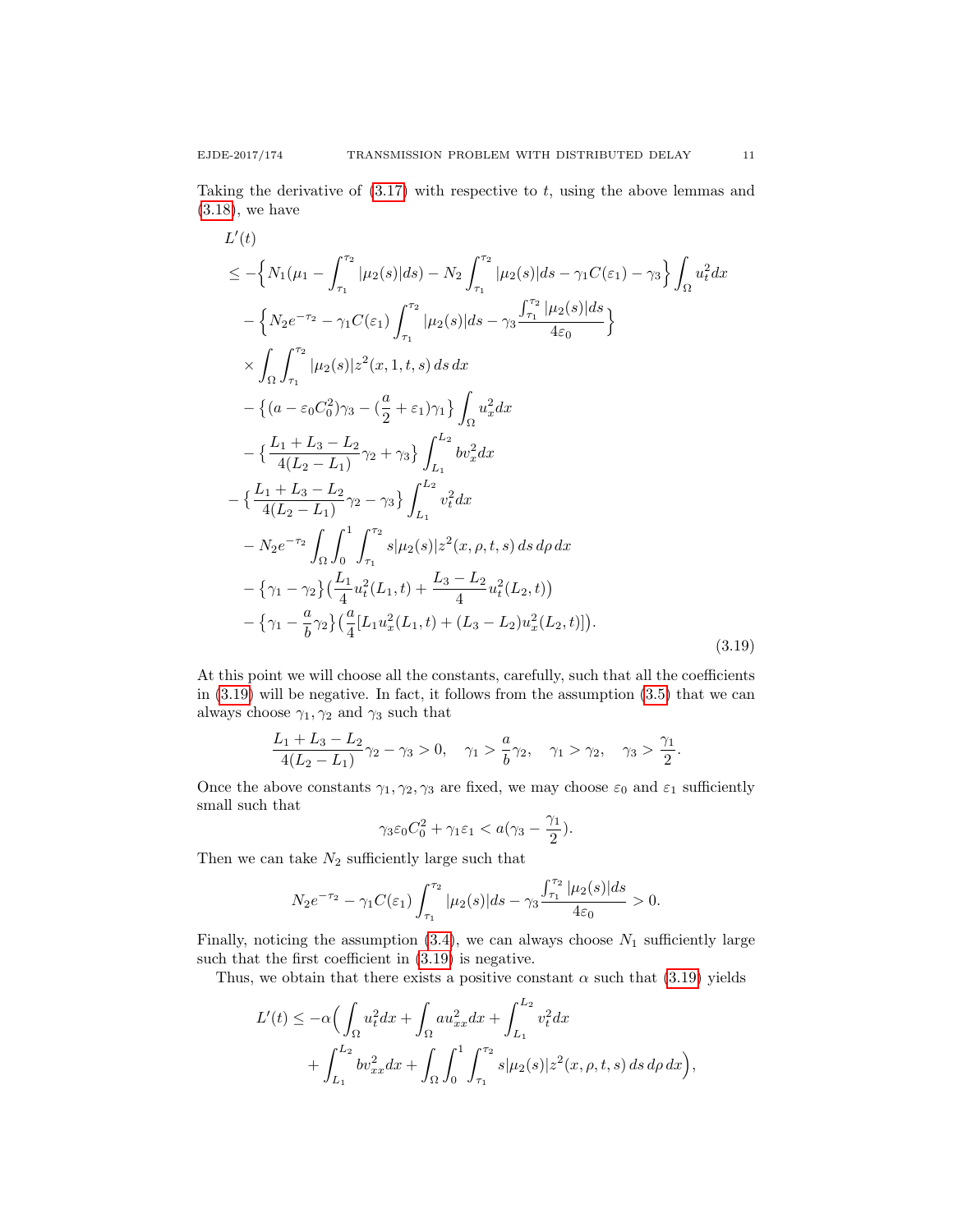recalling [\(3.3\)](#page-5-2), which implies

<span id="page-11-15"></span>
$$
L'(t) \le -\frac{\alpha}{2}E(t), \quad \forall \ge 0.
$$
\n(3.20)

On the hand, it is not hard to see that  $L(t) \sim E(t)$ , i.e. there exist two positive constants  $\beta_1$  and  $\beta_2$  such that

<span id="page-11-16"></span>
$$
\beta_1 E(t) \le L(t) \le \beta_2 E(t), \quad t \ge 0. \tag{3.21}
$$

Combining [\(3.20\)](#page-11-15) and [\(3.21\)](#page-11-16), we obtain that

$$
L'(t) \le -\kappa L(t), \quad t \ge 0
$$

for the positive constant  $\kappa = \alpha/\beta_2$ . Integration over  $(0, t)$  gives

$$
L(t) \le L(0)e^{-\kappa t}, \quad t \ge 0,
$$

recall  $(3.21)$  again, then  $(3.6)$  holds. Hence, the proof is complete.

Acknowledgments. The authors would like to thank the referees for the careful reading of this paper and for the valuable suggestions to improve the presentation and the style of the paper. This project is supported by Key Scientific Research Foundation of the Higher Education Institutions of Henan Province, China (Grant No.15A110017 )and the Basic Research Foundation of Henan University of Technology, China (No.2013JCYJ11).

#### **REFERENCES**

- <span id="page-11-11"></span>[1] T. A. Apalara; Well-posedness and exponential stability for a linear damped Timoshenko system with second sound and internal distributed delay. Electron. J. Differential Equations, 254 (2014), 1-15.
- <span id="page-11-0"></span>[2] W. D. Bastos, C. A. Raposo; Transmission problem for waves with frictional damping. Electron. J. Differential Equations, 60 (2007), 1-10.
- <span id="page-11-13"></span>[3] A. Benseghir; Existence and exponential decay of solutions for transmission problem with delay. Electron. J. Differential Equations, 212 (2014), 1-11.
- <span id="page-11-6"></span>[4] R. Datko; Not all feedback stabilized hyperbolic systems are robust with respect to small time delays in their feedbacks, SIAM J. Control Optim. 26(3) (1988), 697-713.
- <span id="page-11-5"></span>[5] R. Datko, J. Lagnese, M. P. Polis; An example on the effect of time delays in boundary feedback stabilization of wave equations, SIAM J. Control Optim., 24(1) (1986), 152-156.
- <span id="page-11-1"></span>[6] R. Dautray, J. L. Lions; Mathematical Analysis and Numerical Methods for Sciences and Technology. Vol. 1, Springer-Verlag, Berlin-Heidelberg, 1990.
- <span id="page-11-10"></span>[7] B. W. Feng; Well-posedness and exponential stability for a plate equation with time-varying delay and past history. Z. Angew. Math. Phys., 68 (2017), DOI 10.1007/s00033-016-0753-9.
- <span id="page-11-7"></span>[8] A. Guesmia; Well-posedness and exponential stability of an abstract evolution equation with infinity memory and time delay, IMA J. Math. Control Inform., 30 (2013), 507-526.
- <span id="page-11-14"></span>[9] G. Li, D. H. Wang, B. H. Zhu; well-posedness and decay of solutions for a transmission problem with history and delay, Electron. J. Differential Equations, 23 (2014), 1-21.
- <span id="page-11-9"></span>[10] G. W. Liu, H. Y. Yue, H. W. Zhang; Long time Behavior for a wave equation with time delay, Taiwan. J. Math., 27(1)(2017), 107-129.
- <span id="page-11-8"></span>[11] G. W. Liu, H. W. Zhang; Well-posedness for a class of wave equation with past history and a delay, Z. Angew. Math. Phys., 67(1)(2016) 1-14.
- <span id="page-11-2"></span>[12] T. F. Ma, H. P. Oquendo; A transmission problem for beams on nonlinear supports. Bound. Value Probl., 14 (2006), Art. ID 75107.
- <span id="page-11-3"></span>[13] A. Marzocchi, J. E. M. Rivera, M. G. Naso; Asymptotic behavior and exponential stability for a transmission problem in thermoelasticity. Math. Meth. Appl. Sci., 25 (2002), 955-980.
- <span id="page-11-4"></span>[14] A. Marzocchi, J. E. M. Rivera, M. G. Naso; Transmission problem in thermoelasticity with symmetry. IMA J. Appl. Math., 63(2002), 23-46.
- <span id="page-11-12"></span>[15] S. A. Messaoudi, A. Fareh, N. Doudi; Well posedness and exponential satbility in a wave equation with a strong damping and a strong delay. J. Math. Phys., 57(2016), 111501, 13pp.